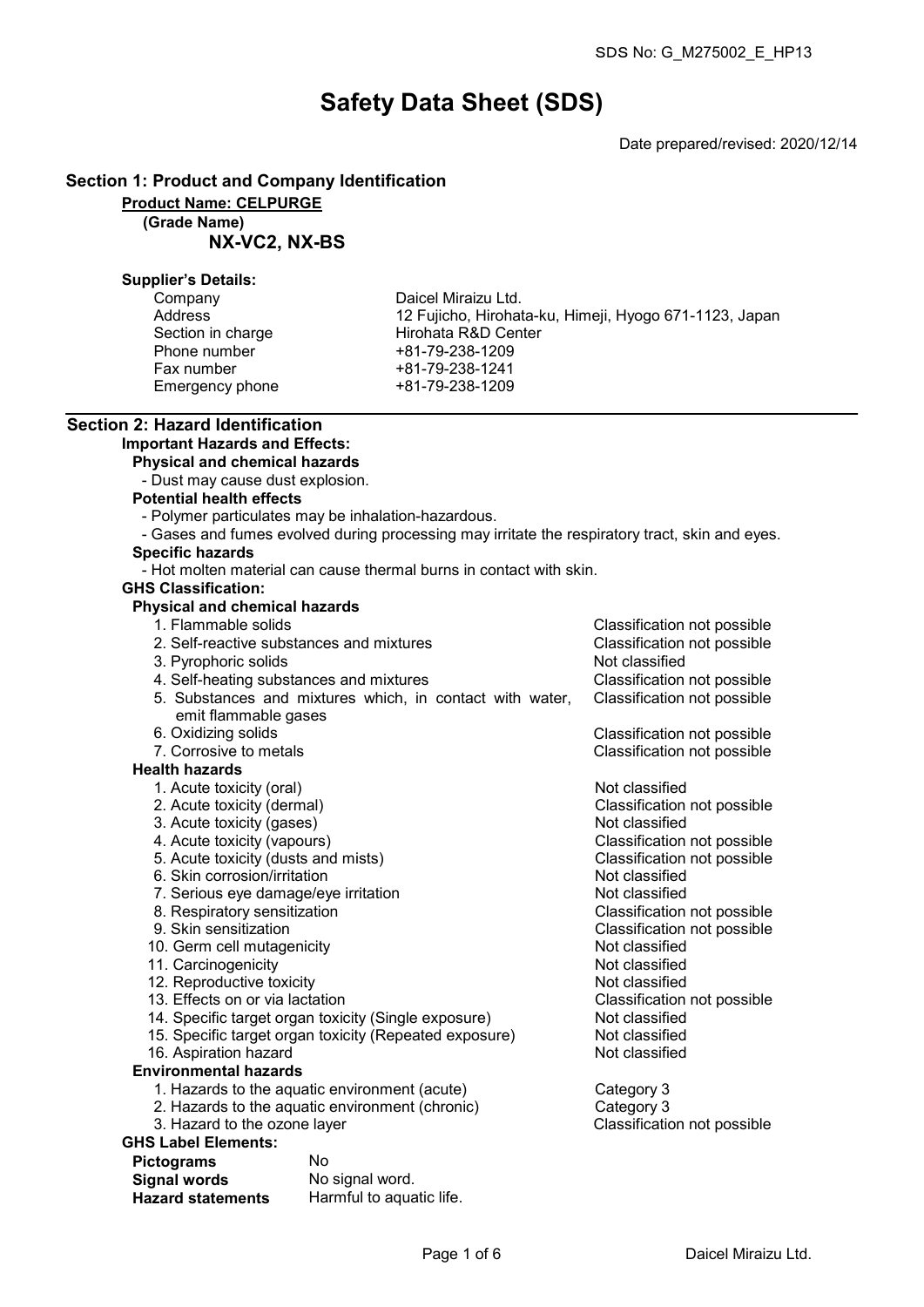Harmful to aquatic life.

Harmful to aquatic life with long lasting effects.

Harmful to aquatic life with long lasting effects.

## Precautionary statements

**Prevention** 

- Read the Safety Data Sheet (SDS) before handling the material. Do not handle until all safety precautions have been understood.

- Use protective gears when you handle the material.

- Provide a local ventilation system in the processing room.
- Avoid release to the environment.

- Use appropriate fire extinguisher in case of fire.

Response

- IF IN EYES: Rinse cautiously with water for several minutes. Remove contact lenses, if present and easy to do. Continue rinsing.

- If eye irritation persists: Get medical advice/attention.

- IF ON SKIN: Wash with plenty of water.

**Storage** 

- Protect from sunlight. Store away from heat, open flames and all ignition sources.

Disposal

- Dispose of contents and container should be in accordance with applicable laws and ordinances.

#### Section 3: Composition/Information on Ingredients

Substance/Mixture: Mixture Ingredients: Polyethylene(PE) Others (Trade Secret) Composition: PE equal to or greater than 90 mass percent<br>Others example and the set of the set of the set of the set of the set of the set of the set of the set of the set of the set of the set of the set of the set of the set of the s Less than 10 mass percent Triphenyl phosphate Grade Mass percent Grade Mass percent NX-VC2 2.0 NX-BS 2.0 \* Trade secret as to precise ratio of ingredients. Hazardous Ingredients/Impurities, which are within the meaning of the GHS, and are present above cut-off level:<br>Triphenyl phosphate Refer to "Composition" of this section. Published Reference No. of Gazette (Japan): PE:6-1, Triphenyl phosphate:3-2522 CAS No: PE:9002-88-4, Triphenyl phosphate:115-86-6

# Section 4: First-Aid Measures

#### Inhalation:

If inhaled a volume of vapors or gases of the hot molten material, remove victim to fresh air and keep at rest. Get medical attention in case having coughs, breathing or other difficulties.

#### Skin Contact:

Wash with water. Get medical attention in case of suffering from eczema. If contacted with condensates of gases evolved from the hot molten material, wash thoroughly with soapy water. If contact with the hot molten material, cool in clean water and get medical attention.

#### Eye Contact:

Rinse eyes with plenty of water immediately. Rubbing eyes may cause irritation or injure the cornea. Remove contact lenses, if present and easy to do. Get medical attention in case of any abnormalities.

#### Ingestion:

No acute toxicity if swallowed. If large amount swallowed, get medical attention.

# Section 5: Fire-Fighting Measures

## Extinguishing Media:

Water, carbon dioxide, dry chemical, foam

Specific Hazards arising from the Chemical:

The material may produce intense heat, dense black smoke, toxic fumes of gases containing carbon dioxide, carbon monoxide and nitrogen/phosphorus/halogen compounds on combustion.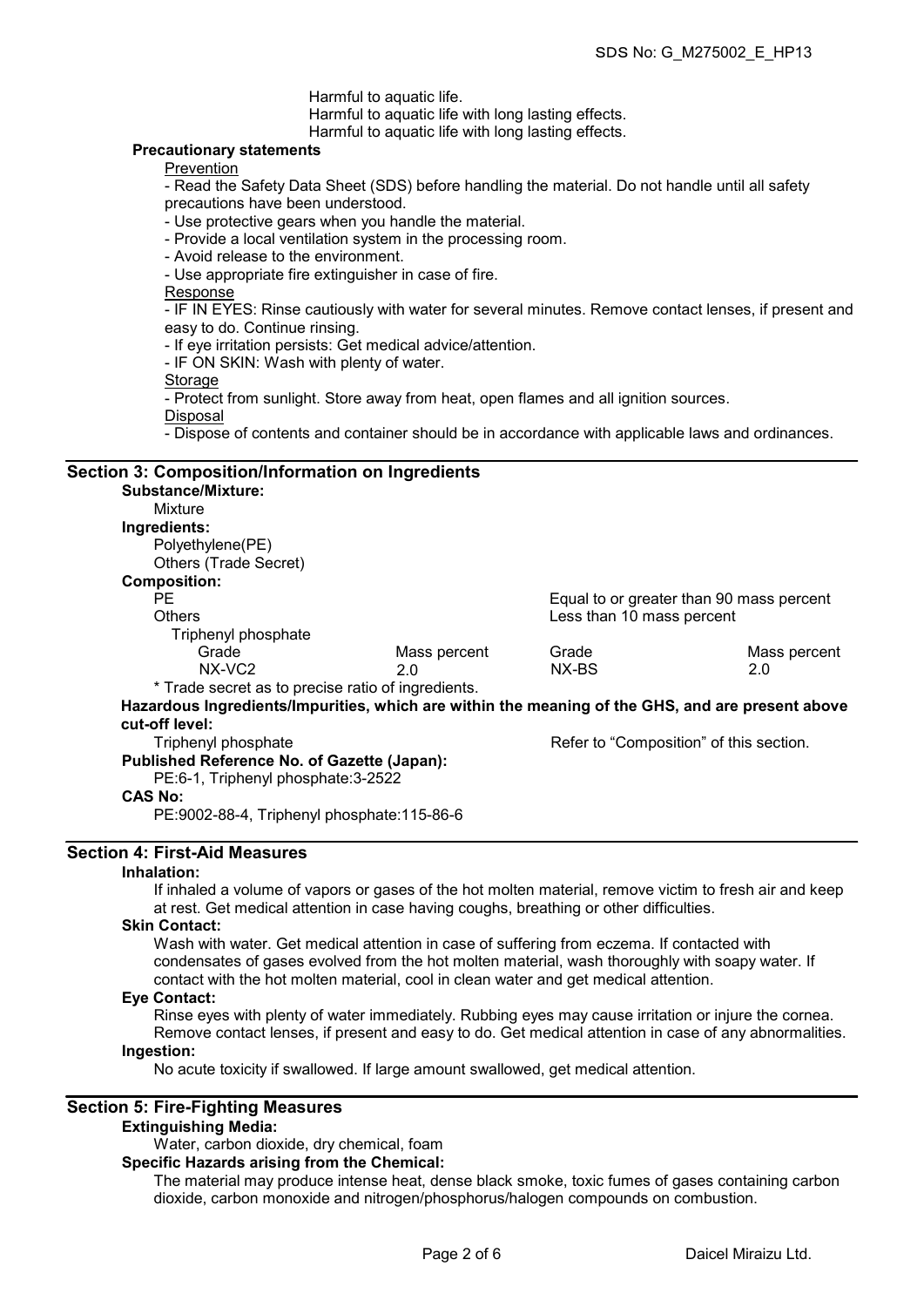#### Special Protective Actions for Fire-Fighters:

Fire-fighters should be equipped with self-contained breathing apparatus and wear proper protective equipment (helmet with face shield, bunker coats, gloves and rubber boots).

### Section 6: Accidental Release Measures

#### Personal Precaution, Protective Equipment and Emergency Procedures:

Spilled material may cause slippage. Collect and dispose them with proper protective gears on if spilled.

#### Environmental Precautions:

Spills and releases of the material might cause environmental pollution. Immediate and full recovery should be done if accidentally spilled or released.

#### Methods and Materials for Containment and Cleaning Up:

Shovel and sweep up spills and releases, or use industrial vacuum cleaner. Put them into container for disposal.

#### Second Accident Prevention Measure:

Eliminate heat, open flames and all ignition sources nearby.

#### Section 7: Handling and Storage

#### Handling:

# Technical measure

- Wear protective gears to avoid burn on molding process.
- Wear protective gears to avoid contact in eyes or on skin, and to avoid inhalation, whenever gases,

fumes or dusts are generated on handling or processing. Local ventilation may be recommended. Hygienic measure

## - Gases and fumes evolved during processing may irritate the respiratory tract and skin, large amount of them might cause nausea and headache in certain people. Avoid inhalation.

#### Precautions for safe handling

- Molten material under high temperature may decompose and produce hazardous gases and may ignite at worst when left in air uncooled, so cool it down (for example, in water) immediately.
- Molten material inside the heating unit (for example, heating barrel of injection machine) under high temperature may produce hazardous gases when left for a time, so be careful.
- Dust emerged from cutting, sanding, grinding or other mechanical processing may cause dust
- explosion with static discharge or electrical sparks. Keep work places clean to avoid accumulation. Storage:

# Conditions for safe storage

- Protect from sunlight. Keep away from heat, open flames and all ignition sources. Take precautionary measures against static discharge. Protect from water and moisture. Avoid overload to prevent collapse of cargos.

#### Specific designs for vessels

- No information is available.

#### Section 8: Exposure Controls/Personal Protection

#### Control Concentration:

Not established.

#### Tolerable Concentration:

Not established. The figures shown below can be used for reference. Japan Association of Industrial Health (2014) Class 3 dust

| <b>TWA</b> | respirable | 2 mg/m <sup>3</sup>                     |
|------------|------------|-----------------------------------------|
| TWA        | total      | $8 \text{ mg/m}^3$                      |
|            |            |                                         |
| TLV-TWA    | respirable | $3 \text{ mg/m}^3$                      |
| TLV-TWA    | total      | 10 mg/m $3$                             |
|            |            | PNOS (Particle Not Otherwise Specified) |

#### Engineering Measure:

Gases and fumes may be evolved during processing at high temperature, therefore, installation of local ventilation is recommended.

# Respiratory Protection:

Dust respirator should be worn in mechanical processing or sanding of moldings that may cause dust. In high gases/fumes concentration area, a chemical cartridge respirator (for organic chemicals) should be worn.

#### Hand Protection:

Use adiabatic gloves in handling molten material.

#### Eye Protection: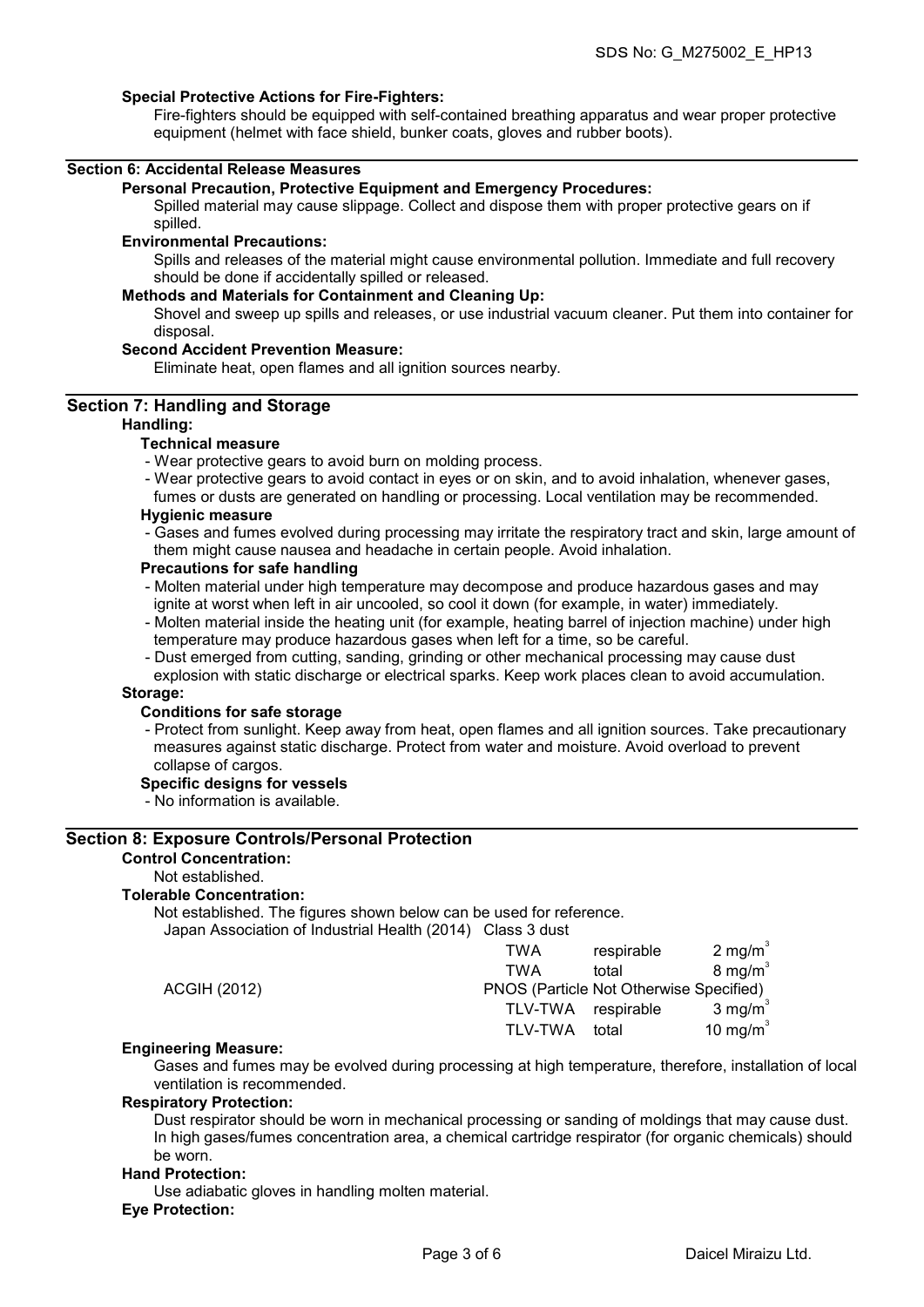Use protective goggles in operations that may cause dust. Skin and Body Protection: Wear clothes with long sleeves in handling hot molten material.

| <b>Section 9: Physical and Chemical Properties</b>   |                                                                  |
|------------------------------------------------------|------------------------------------------------------------------|
| <b>Physical State:</b>                               | Solid in granular shape                                          |
| Colour:                                              | Indefinite (the colour differs depening on the colour<br>number) |
| Odour:                                               | Odourless (normal temperature)                                   |
| <b>Melting Point/Freezing Point:</b>                 | 120-140 deg C as PE                                              |
| <b>Flammability:</b>                                 | May catch fire                                                   |
| <b>Upper/Lower Flammability or Explosive Limits:</b> | No information                                                   |
| <b>Flash Point:</b>                                  | No information                                                   |
| <b>Auto-Ignition Temperature:</b>                    | No information                                                   |
| Solubility:                                          | Insoluble in water                                               |
| <b>Vapour Pressure:</b>                              | No information                                                   |
| <b>Relative Density:</b>                             | Approx.1.0                                                       |
| <b>Particle Characteristics:</b>                     | Polymer particles might form explosive gas mixture               |

## Section 10: Stability and Reactivity

# Reactivity: The material does not react with water. Chemical Stability: Stable in normal storage and handling. Possibility of Hazardous Reactions: No information Conditions to Avoid: Handling and storage near heat, open flames and all ignition sources. Storage under sunlight. Incompatible Materials: None Hazardous Decomposition Products: The material may produce dense black smoke, toxic fumes of gases containing carbon dioxide, carbon monoxide and nitrogen/phosphorus/halogen compounds on combustion.

# Section 11: Toxicological Information

| $\cdots \cdots \cdots$                                                              |
|-------------------------------------------------------------------------------------|
| <b>Acute Toxicity (Oral):</b>                                                       |
| No data available                                                                   |
| <b>Acute Toxicity (Dermal):</b>                                                     |
| No data available                                                                   |
| <b>Acute Toxicity (Gases):</b>                                                      |
| No data available                                                                   |
| <b>Acute Toxicity (Vapours):</b>                                                    |
| No data available                                                                   |
| <b>Acute Toxicity (Dusts and Mists):</b>                                            |
| No data available                                                                   |
| <b>Skin Corrosion/Irritation:</b>                                                   |
| No data available (Gases/fumes evolved during drying/processing may be irritative.) |
| <b>Serious Eye Damage/Eye Irritation:</b>                                           |
| No data available (Gases/fumes evolved during drying/processing may be irritative.) |
| <b>Respiratory Sensitization:</b>                                                   |
| No data available                                                                   |
| <b>Skin Sensitization:</b>                                                          |
| No data available                                                                   |
| <b>Germ Cell Mutagenicity:</b>                                                      |
| No data available                                                                   |
| Carcinogenicity:                                                                    |
| No data available                                                                   |
| <b>Reproductive Toxicity:</b>                                                       |
| No data available                                                                   |
| <b>Effects on or via Lactation:</b>                                                 |
| No data available                                                                   |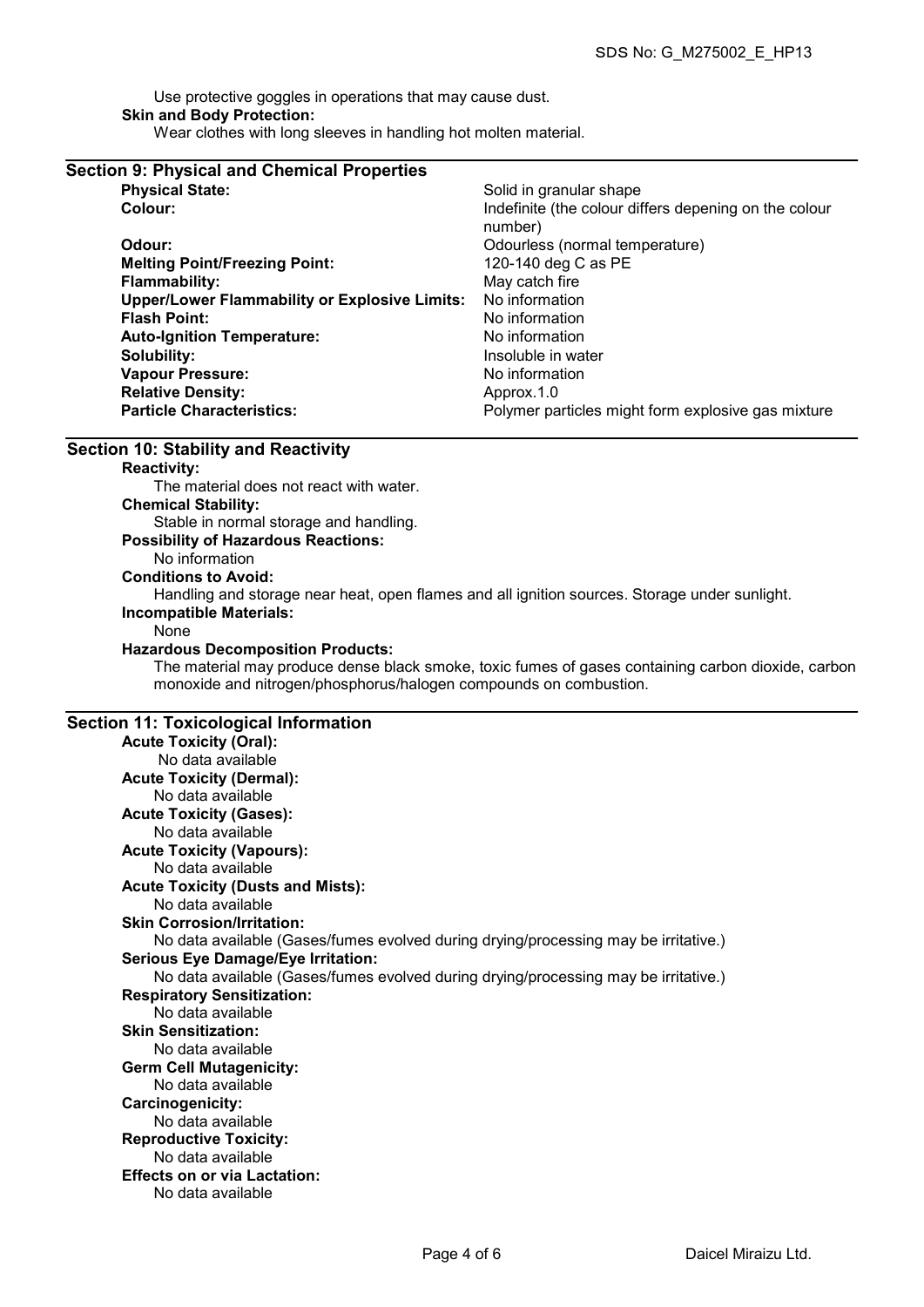Specific Target Organ Toxicity (Single Exposure): No data available Specific Target Organ Toxicity (Repeated Exposure): No data available Aspiration Hazard: No data available

Section 12: Ecological Information

# Toxicity:

No data available Persistence and Degradability: No data available Bioaccumulative Potential: No data available Mobility in Soil: No data available Hazard to the ozone layer: No data available Other adverse effects:

Never be abandoned or dumped in any ocean or water area in order to prevent marine animals and birds from ingesting.

# Section 13: Disposal Consideration

Dispose of the material and its container should be in accordance with applicable laws and ordinances.

# Section 14: Transport Information

The material is not classified as dangerous/hazardous substance/mixture under any international transport regulations by road, rail, sea or air.

UN Number: Not classified UN Proper Shipping Name: Not classified UN Transport Hazard Class: Not classified UN Packing Group: Not classified

Environmental Hazards: Not classified as marine pollutant substance/mixture according to the IMDG Code.

# Special Precautions for users:

- Secure the containers firmly to prevent collapse of cargos.
- Avoid wetting or rough handling to prevent the containers from damage.
- Spilled material may cause a slipping hazard, therefore, collect them immediately if spilled.

# Section 15: Regulatory Information

#### Domestic Regulation(Japan):

## The Fire Defense Law

- Designated as Flammables (3,000kg or above in storage).

# Poisonous and Deleterious Substances Control Law

- Not designated as poisonous nor deleterious substances.

#### Pollutant Release and Transfer Register (PRTR Law)

- The products contain the following chemical substances subjected to reporting by PRTR Law. Class 1 Triphenyl phosphate (No.461)

#### Industrial Safety and Health Law (Article 57-2)

- The products contain the following chemical substances subjected to notification.

#### Triphenyl phosphate (No.628)

#### Wastes Disposal and Public Cleaning Law

- Industrial Waste (Waste Plastics)

#### Foreign Exchange and Foreign Trade Law

- Goods relevant to row 16 of appended Table 1 of Export Trade Control Order.

#### International Regulation:

The material is not subject to the Montreal Protocol on Substances that Deplete the Ozone Layer, the Stockholm Convention on Persistent Organic Pollutants nor the Rotterdam Convention on the Prior Informed Consent Procedure for Certain Hazardous Chemicals and Pesticides in International Trade.